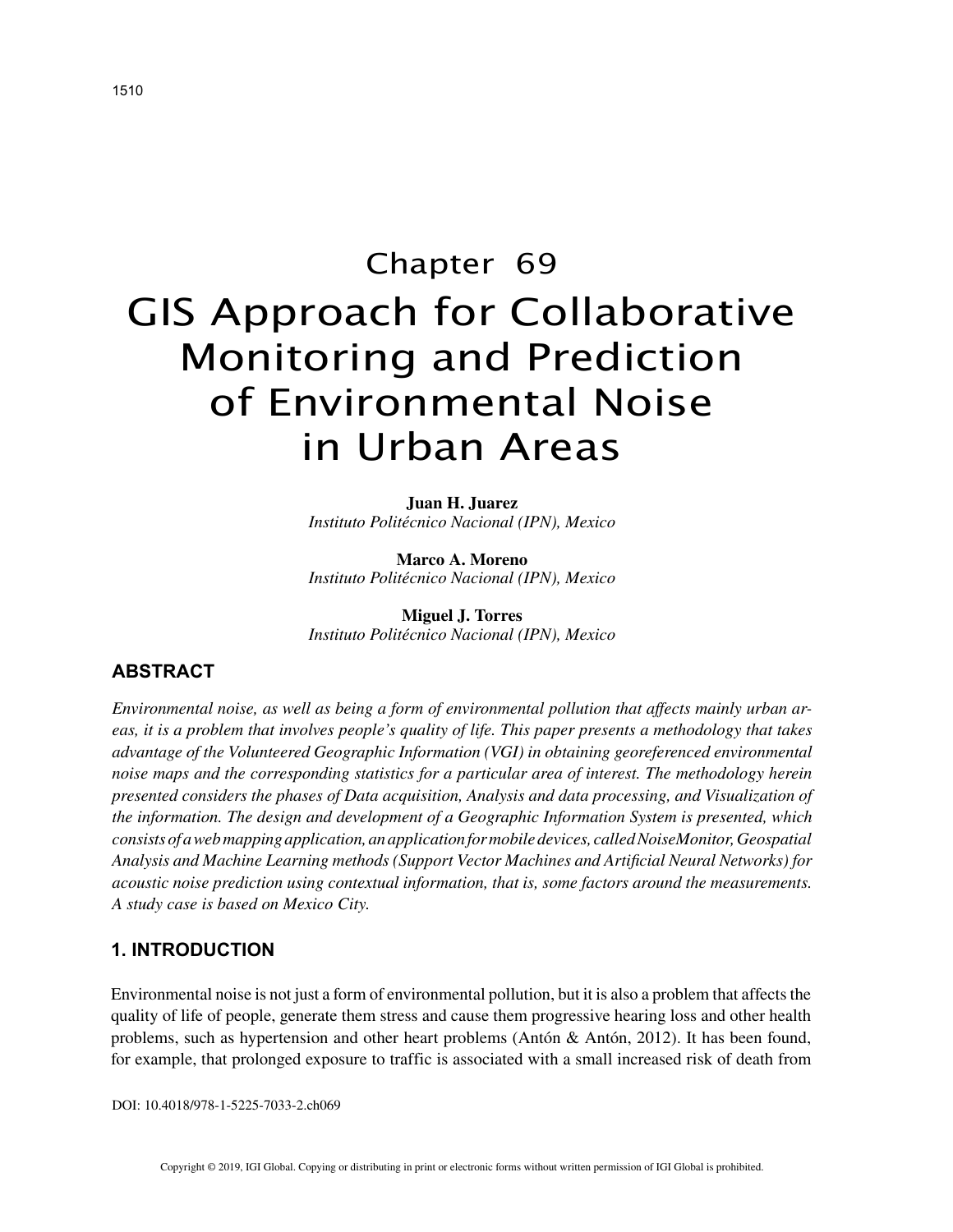#### *GIS Approach for Collaborative Monitoring and Prediction of Environmental Noise*

cardiovascular complications, especially in the elderly population (Halonen et al, 2015). According to the World Health Organization, noise is the second major cause of health problems, after the poor air quality. The high noise levels occur mainly in the most densely populated areas, such as Mexico City, one of the most populous countries in the world, so by answering questions on where and when different levels of noise are generated.

Geospatial technologies have given citizens the opportunity to participate actively and intentionally in activities that were once relegated to the world of expert geographers and cartographers. This can be interpreted as the beginning of a new geography but without geographers. Neogeography is a social phenomenon that describes the use of geographic tools and techniques by ordinary people; that is to say, they are a subset of users who voluntarily produce their own information, which has the quality of being information with geographic content (Connors et al, 2012, Goodchild, 2009). This is kind of applications derive in concepts as Volunteered Geographic Information (VGI) by Goodchild (2007). VGI is content generated in an intentional and conscious effort by the users community with little or no education, experience or training in geography or cartography, that is, by the neogeographers. This information helps expand the information from experts in the analysis of geographic information, such as the scientific community or private research organizations, so they can take advantage of both knowledge from expert and non-expert community (Connors et al, 2012, ; Elwood et al, 2012, Goodchild, 2009). Examples include Wikimapia, OpenStreetMap, GeoNames, GeoCommons and TierraWiki (Elwood et al, 2012, Goodchild, 2007 and Sui, 2008), crime and public safety, adventure and recreation activities (Parker et al, 2013) and timely response to natural disasters (Middleton et al, 2014).

VGI aims to reduce the gap between the work of the public, the researchers and the authorities responsible for taking decisions on environmental policies of public character (Connors et al, 2012), so it has been used in smart cities to optimize city operations to address environmental, social and economic issues (Nakano, 2015). Other methodologies have been developed to ensure the VGI's quality (Fonte, 2015).

Several environment projects that have been made taking into account the participation of citizens, are related to habitat restoration, public health, environmental planning, monitoring of water quality, health and preservation of forest and animal resources, management of forest fires, mapping and monitoring of crop fields (precision agriculture), humanitarian programs, etc. In fact, VGI establishes a new paradigm for socio-spatial research and the continuous monitoring of the changing landscape of social behavior and interaction in fast evolving urbanized societies, making VGI a big data phenomenon which cannot be conceived in isolation from other concepts of data science (Jiang and Thill, 2015).

In addition, the authors point out that this work is based on Smart city concept, which has been used to making better use of Information and Communication Technologies (ICTs) to improve the services that support urban operations and services. The rest of the paper is organized as follows, in the next section, some works related to noise monitoring including researches and applications are presented. Then, the authors present the methodology. Later, we show our study case, results and experiments. Finally, conclusions are shown.

# **2. RELATED WORKS**

In this section, some works related to the generation of environmental noise maps and collaborative applications for environmental noise monitoring are presented.